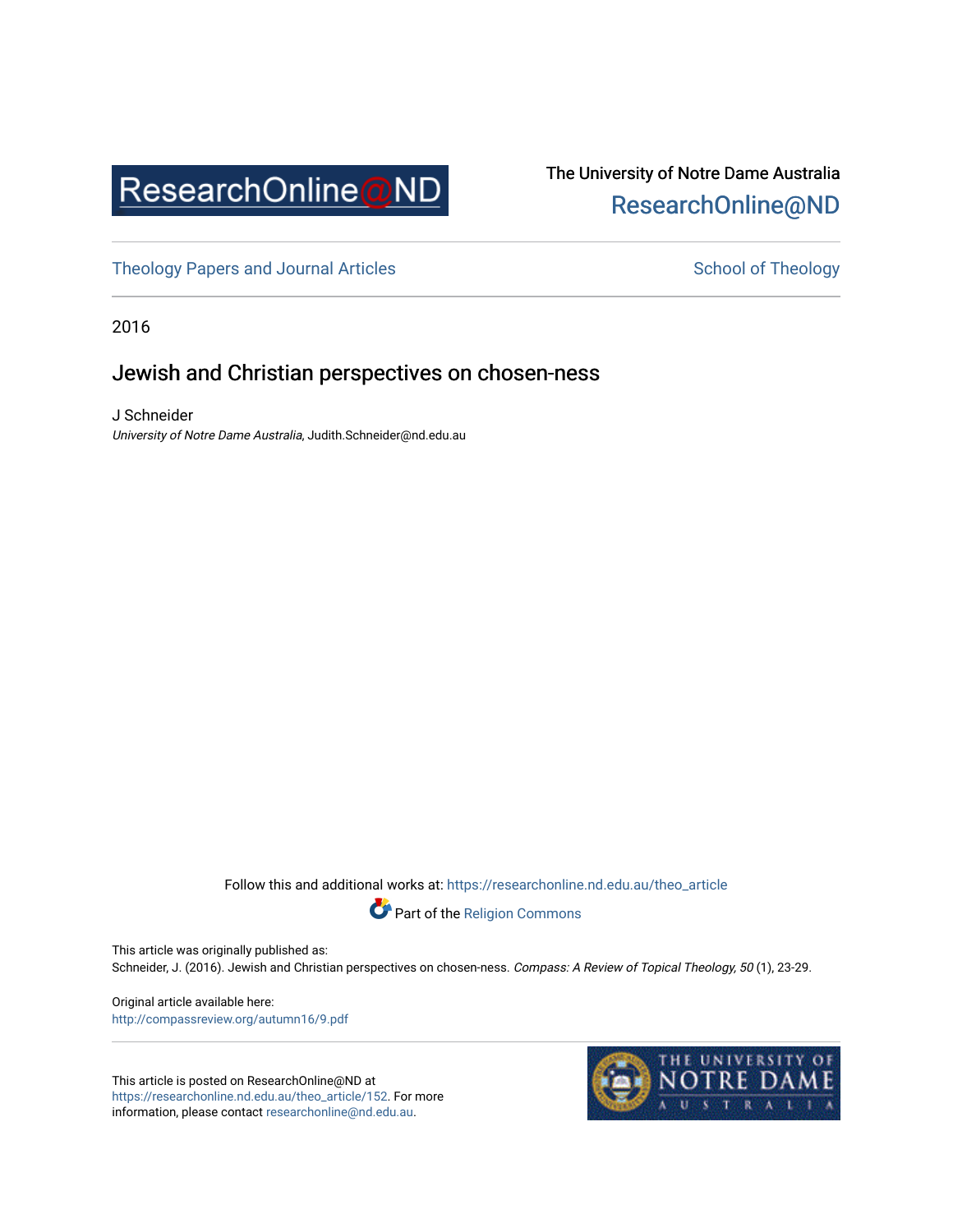## **This is the author's post-print copy of the article published as:**

Schneider, Judith. (2016) Jewish and Christian perspectives on chosen-ness. *Compass: A Review of Topical Theology*, 50(1): .

## **Available at:**

<http://compassreview.org/index.html>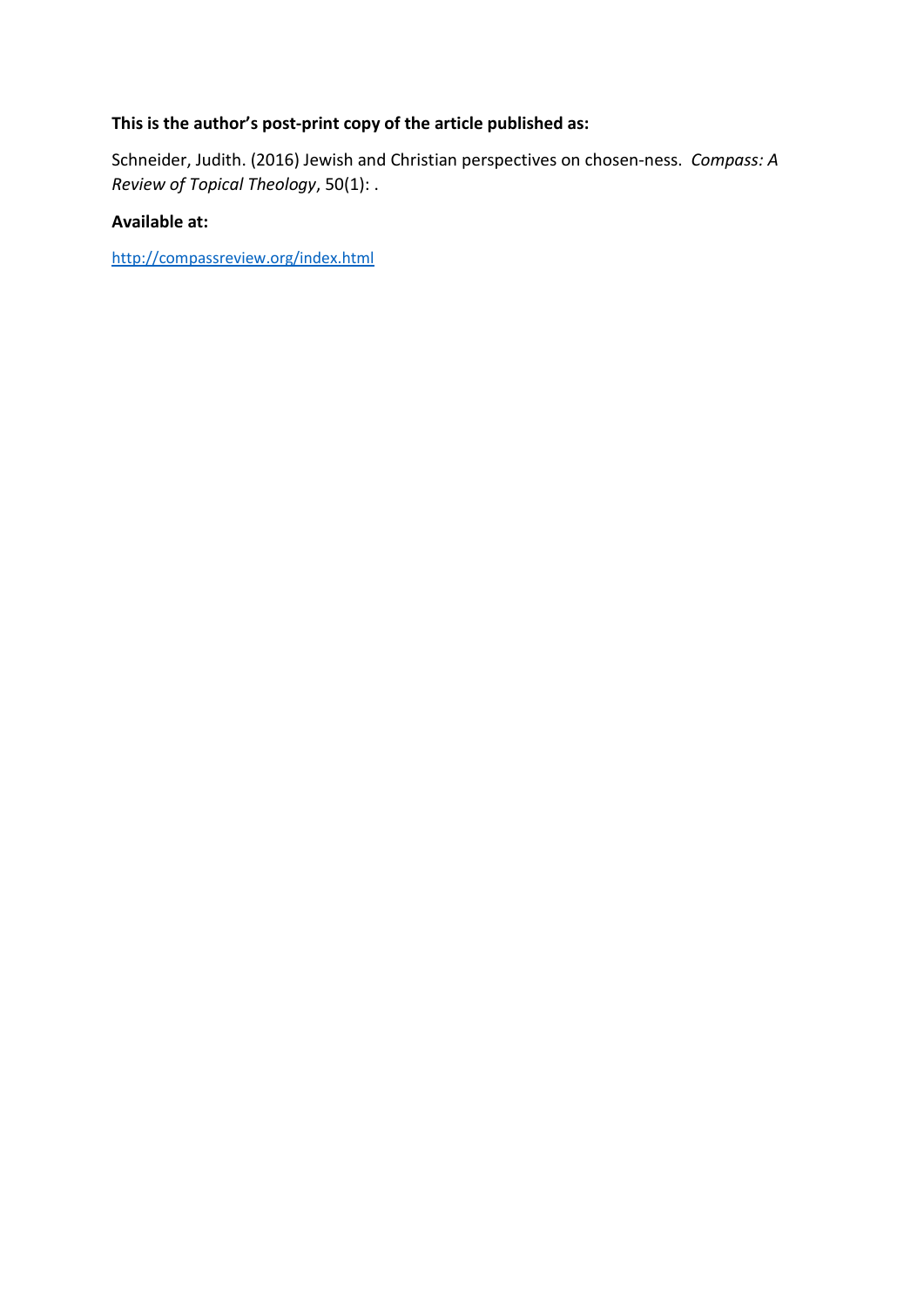## JEWISH AND CHRISTIAN PERSPECTIVES ON CHOSEN-NESS JUDITH SCHNEIDER

Jewish and Christian dialogue, I suspect, is more than simply defending the other's right to express their particular religious tradition; we are also concerned with understanding what it means to be religious in the other's tradition.<sup>1</sup> This means developing sensitivity to our different senses of shared notions.<sup>2</sup>

One notion we share is 'chosen-ness'. The sense of being chosen by God—an experience in the biblical narratives of ancestral kinship, of kings, leaders, prophets appointed by God, or in Christian texts, of Mary among women, Peter among the apostles, Paul appointed by Jesus—can be uncomfortable. Sometimes it is more than uncomfortable. It becomes provocative when the corollary, 'you others are not chosen', is added, and it is particularly concerning when chosen-ness depends on an adversary. Finally, the idea of 'being chosen' has a negative connotation in certain contexts, such as the superiority (formerly) expressed by Western Christianised Europe, who used it to justify their programs of colonization and religious conversion.

In this article, I will explore chosen-ness in its various perceptions, hopefully, to arrive at some positives. I will do this in five stages: firstly by discussing the notion of the self, and how it develops from infancy and provides the 'capital' for religious faith, using Thérèse of Lisieux as an example. This will lead to the phenomenon of a sense of chosen-ness, and its exteriorization. I will then present Rabbi Plaut's discussion on some interpretations on chosen-ness in the Jewish tradition, followed by Christian interpretations, and finally, I will make some concluding observations.

#### *Self and Religious Faith Development*

My PhD research involved, in part, a psychoanalysis of Thérèse of Lisieux, a young Catholic nun from the 19th Century who died from tuberculosis at 24, and a study of the landscape of her time: French Catholicism, and its so-called 'enemies'.3 Thérèse felt increasingly 'chosen' to carry out a mission. Her sense of this was perhaps not as spectacular as some<sup>4</sup>—such as, Joan of Arc—though it is telling that she used Joan as a symbol for her own efforts.<sup>5</sup>

Many people report a sense of 'feeling chosen' by God, in feeling favoured by God, sometimes feeling appointed to help or defend God against 'God's enemies'.<sup>6</sup> But when this feeling is projected outside of ourselves, universalized to an absolute—so that we view ourselves as 'objectively' chosen by God, and others *as not chosen* because, in our estimation, they undermine *God's order*, it can be destructive.

Yet it remains that we all have some sense of our existence as chosen, as having a unique purpose, feeling this with lesser or greater intensity—some even feeling seized by it. An experience of chosen-ness appears to be, if not integral to our faith expression, at least, a dimension of it. For this reason, it might be helpful, first, to link this religious phenomenon to its psychological basis by reviewing religious faith development in the individual person, then follow with some thoughts on chosen-ness from the Jewish perspective, from Rabbi Gunther Plaut, and the Christian perspective, from Catholic Professor Gregory Baum.

Drawing on the work of John McDargh, three observations can be made with respect to religious faith development:

(i) The development of a Self and our sense of God is inextricable.

(ii) Our sense of God is primarily a *felt-knowing*—which eclipses intellectual-knowing when we're in distress or crisis.

(iii) Our religious faith builds onto our 'primal trust' faith—a product of our being inherently relational—that we originate from other persons.<sup>7</sup>

We begin life with an undifferentiated sense of self and other. After birth, safely held in our mother's arms, the whole world can be said to be felt as our mother's holding: 'a structureless sea offering the same friendly environment in limitless expanse.'8

In the goal of becoming a differentiated self—or 'self-becoming'—the very young child has a sense of a *benevolent*, absolute power entirely in its favour, acting against whatever might threaten it. This felt sense becomes the material for the child's sense of God.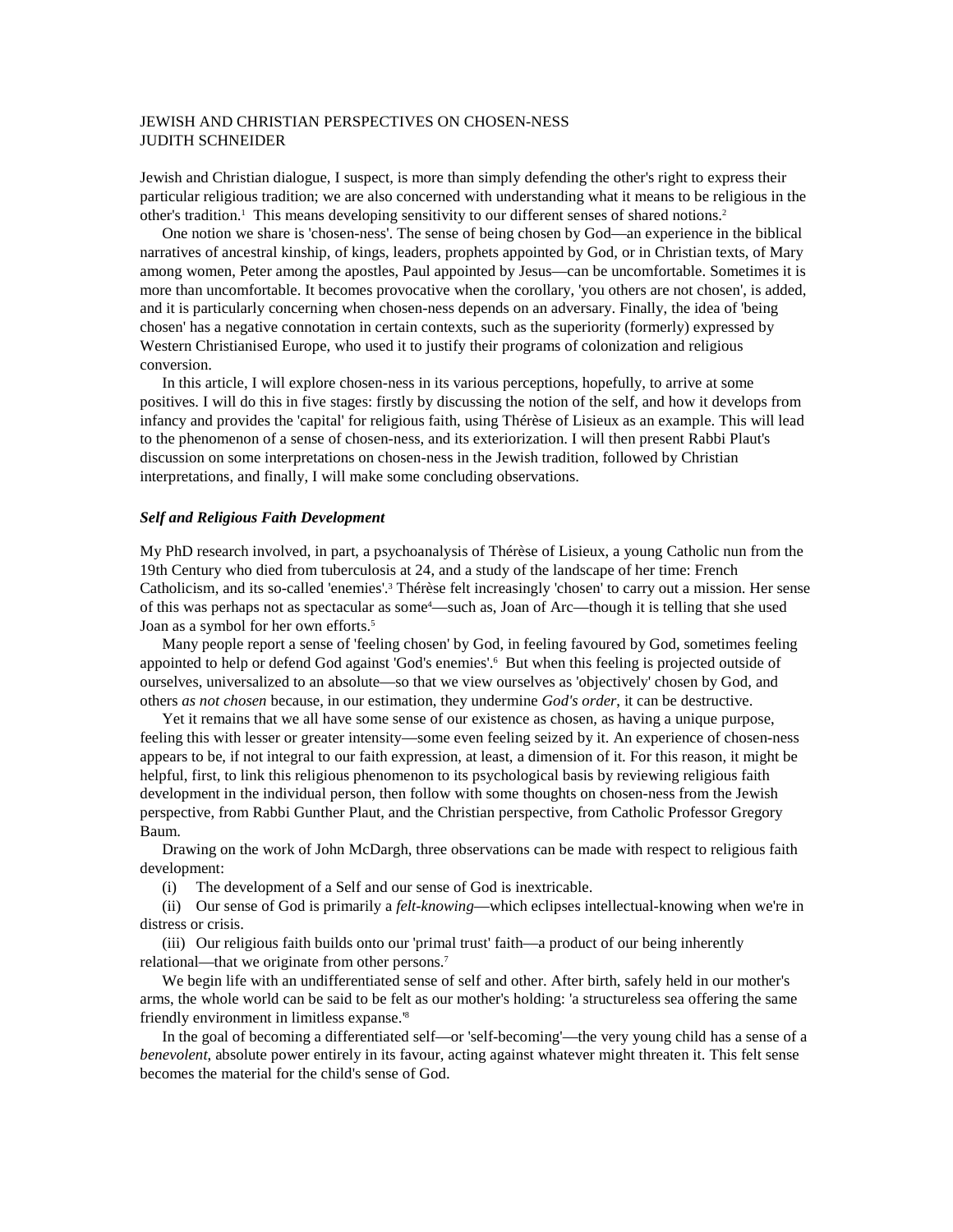As an infant we have the least power to self-determine, our sense of agency (authoring our own acts) only develops to the extent that it is helped by someone who values us as a distinct other, and helps to equip us, sensitively, and unobstructively.<sup>9</sup>

D. W. Winnicott suggests that the child develops a sense of self by constructing an interior world based on the experience of their earliest physical reality. (This internalization becomes how they make meaning of the world, and importantly, it helps them to predict and anticipate present and future relationships.)

The 'good-enough' mother creates a holding environment, where in a negative sense, she preserves the child from hunger, abandonment, 'punishment' and loss; in the positive sense she values the child by affectively engaging with it, she lifts the child, opening up the world for exploration, stimulates and prolongs affective connection, and relieves the child from affective disorganization. By favouring the child (a form of choosing), she enables it to grow in its abilities to become the agent of its own acts.

Using principles as set forward by Winnicott and Rizzuto (via object relations theory)<sup>10</sup>:

1. Our experience of God is based on our early relationship with our primary other.

2. We have both positive and negative senses of God. In a positive sense, God connotes plenitude, the 'more', the greatest wonder, the sweetest repose. In a negative sense, God's purpose is to defend us, not just from death, but from a negation of the self.

In many of the narratives of the Hebrew Scriptures, God is a powerful defender who protects the most vulnerable, and enables the self-determination of those who are limited in their powers. These narratives parallel what is entailed *developmentally* in our becoming *a self.* The psalmist, seeing his limitation and the threat of enemies ('rejecting' others, sickness, or death), calls out for help, and that help is appropriately called 'gracious', because it resembles parental grace. A knowing, stronger (taller) one, stoops to lift their child, helping them to act out their wishes.

'Being an infant' is an ideal symbol for describing those who lack agency, who depend on an advocate (what a parent is for their child): the poor or oppressed, hence, Israel itself, a whole culture under threat.

Thus religious faith is connected to our primal trust. It builds on experiencing one's mother as primary nourisher and saviour, to become an ultimate omnipotent saviour—who chooses foremost to defend us, gives us purpose, and, not least, offers herself in relationship. We must add, however, that if during our emerging self-becoming, our primary caregiver is unresponsive, devaluing, or even violent toward us, *and* explicitly names God as aligned with this treatment, we find ourselves with a dangerous god who has to be discarded for the sake of a healthy self to survive. To be against the 'god' which threatens me is a source of 'atheism'.11 In sum, when all is well, we feel that God chooses us, both in the origination of our particular life, and by being on *our* side.

As an infant, it is acceptable, even necessary, to seek chosen-ness (favour). This *belongs* to the God who facilitated our 'self-becoming' to maturity. Even as a grown person, when we suffer losses, and are threatened by lack of power, we pray to a God who already favours us. This interaction with God, however, seems to belong to our interior life. It does not seem right to exteriorize this, as felt-injustice is influenced by where I (in particular) stand. Thus, while exteriorizing is understandable, as observers of its consequences, something about it suggests that it is unacceptable to align my external environment with my feelings (as an *objective* truth)—or to deem those who threaten me also God's enemies.

In the archetypical sense of chosen-ness—the prophetic one—one feels oneself chosen from obscurity to fulfil a mission set by God. A key element here is reluctance: 'it's not my idea—my life's circumstances brought me here'.

Finally, before moving to Jewish and Christian perspectives, we observe that chosen-ness can be inverted—we are chosen by virtue of our response to God (*e.g.*, by responding to the Torah, or by accepting salvific forgiveness). The idea that we are chosen through our 'choosing God', however, introduces a problem: don't we only choose God with the freedom first given us by God? How might we describe the freedom God gives us?

Having touched on this phenomenon in terms of one psychological model of religious development, we turn to a dialogue on chosen-ness between Rabbi Gunther Plaut and Professor Gregory Baum from a paper, 'Jewish-Catholic Dialogue on Divine Election', in *The Ecumenist* (1978).12

Rabbi Plaut, a Doctor of Laws and Reform Rabbi from the Holy Blossom Temple in Toronto, begins with 'The Divine Calling'. An example of felt-chosen-ness may be seen in the prayer 'Blessed art thou, O Lord our God, king of the universe, who has chosen us from all tongues, who has sanctified us with his commandments ... chosen us from all nations ... lifted us above all tongues.'13 He observes this part was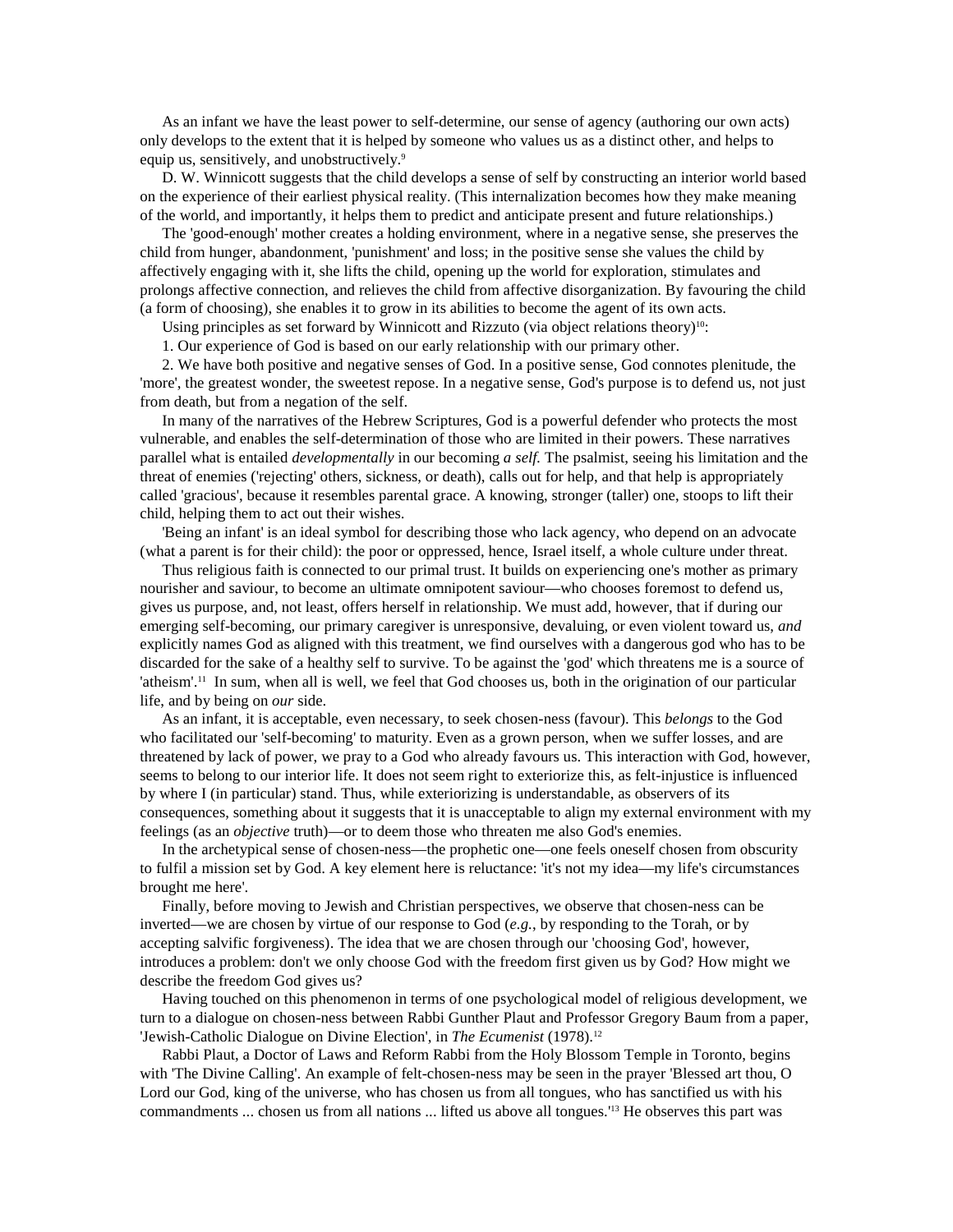removed from the Reform prayer book for some 50 years, but has now reappeared. He then recounts for us the 'waxing and waning' of chosen-ness through its various reinterpretations.

## *Traditional*

Jewish history manifests one simple conviction, that Israel was God's chosen. This, from the days of Abraham, meant numerous descendants, and blessing to all mankind through the ages. If Israel is faithful, the world at large will see salvation. So, there is an inter-relation between God, Israel, and the rest of humanity—if all is well with Israel, the world is well; if Israel is ailing, humanity is sick. Indirectly, this means fate is in the hands of the Jew: God and man wait on the perfection of the Jew. This conception (of Jew and Gentile) seems 'to us,' in a people who number less than one percent of humanity, as self-centred (glorifying in our choice, potential, and hope), yet, in proclaiming itself as the guardian of human faith (willing to suffer ignominy and martyrdom as its father's punishment 'of love') as also an onerous responsibility.14

#### *Post-Enlightenment*

Today, Jews, as a whole, no longer subscribe to this self-view. Accepting equality of nations and religions changed this. It was now felt that Judaism, while not necessarily good for all persons, was good for Jews. (Who, however, would confer the right to equality amongst peoples of different religious senses?)

Second, the Shoah was monstrously out of proportion to any correction that a loving father would deal; it silenced even believers.

Third, the rise of Israel as a nation, ironically, led it to become merely one among many nations, and to reinterpreting the idea of chosen-ness, or simply abandoning it altogether. It also led to the natural (secular)  $Jew.<sup>15</sup>$ 

From this, three secular self-views ensued, which, Plaut notes, derived their values from human existence and *not* from an ultimate source. A sense of chosen-ness was felt to be a device to psychologically, and thus physically, stand up to persecution. (But, I ask, doesn't the ultimate reside within? God's advocacy for survival, self-determining, and being-in-relation, *can* be described pragmatically, as an a-religious necessity, but it might also be understood as *how* God works, as at the very heart of religion.) These views are:

1. Many felt that *self determination*, such as nationalism, was part of a natural law in the human person, a normal and expected way for human cultural organization. Here the 'why' of Jewish existence was left aside—simply '*entitlement'* to unique and cherished ethical and cultural bonds was asserted. Attached to this was a belief that this would lead to great cultural contributions to humanity.

2. *Kibbutzim*—farming the Palestinian desert using commune principles—expressed a kind of salvific Jewish socialism stripped of its cultural and religious characteristics.

3. Religious humanists (mostly Diaspora Jews who felt that if all move to Israel—Jewishness will be lost) asserted that a 'vague, general, universal force' leads to human salvation—being and acting Jewish in terms of its ethics.16 A beneficent ethical genius exists in us, and we pass it onto the world—representing something no other can give.<sup>17</sup>

#### *Chosen-ness and Faith*

Plaut asks: 'but is this true?' While Jewish literature, family life, and ideals are unique, and do enrich the world, cannot the same be said for other contributions? Plaut feels Jewishness has not survived because of its uniqueness; their contribution is their belief. They believed in their covenant with God, in God's faithfulness; they believed in their 'divinely determined status.' And so the 'old' chosen-ness refuses to go away. There's a renewed recognition that the Jewish way has always related to God—its history points to a caring, choosing God.18

Against the presence of the 'natural Jew', with their economic and political concerns, we have to account for the 'supernatural' Jew, who speaks of purposes and goals ultimately connected with God.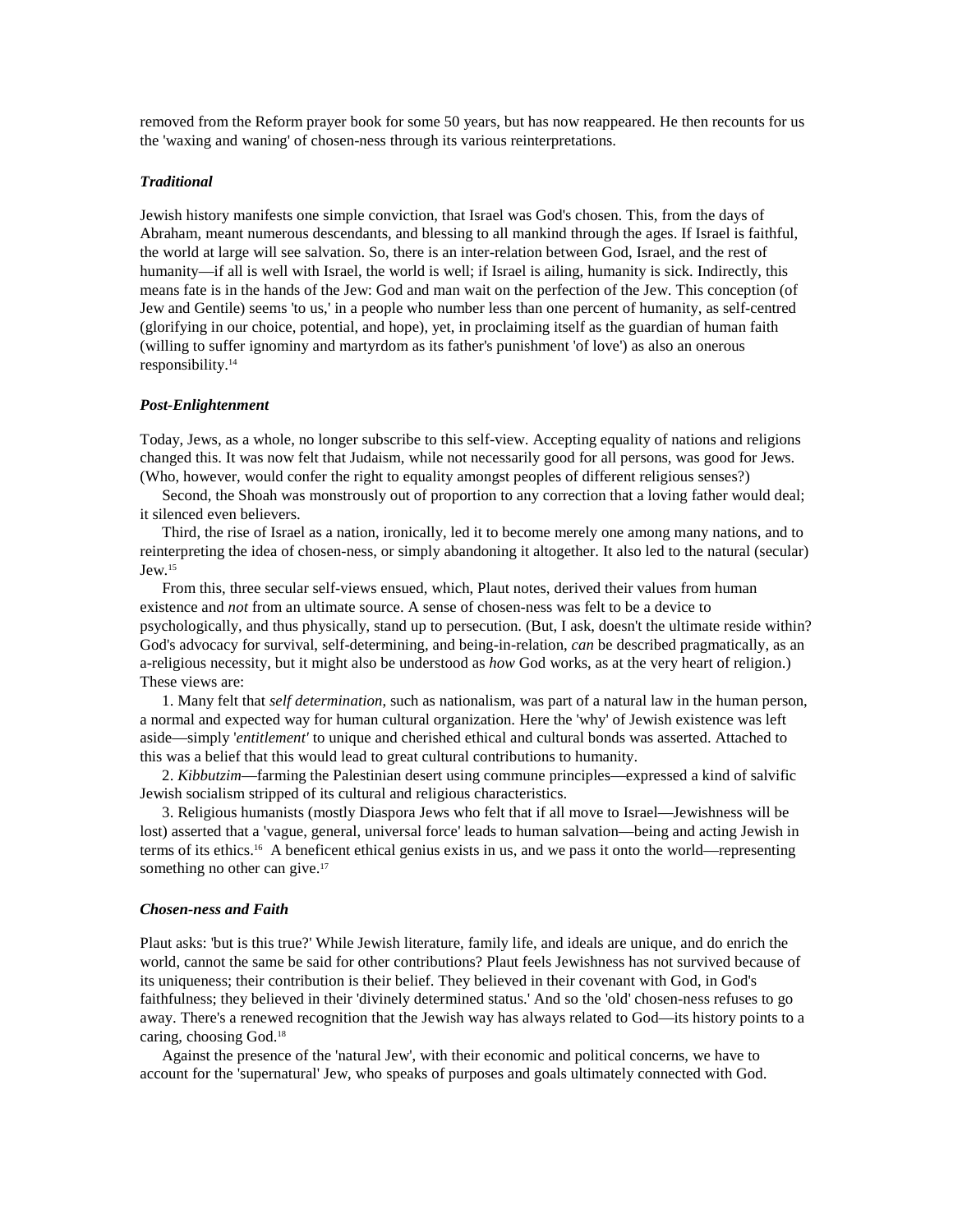Towards reinterpretation, some located the quality of choosing *in* the Jew, traceable to the *midrashic* tradition that it was the Jew who chose to say 'yes' at Sinai, to enter covenant. There is another midrashic tradition that tells that Israel *was* given a choice, but—when facing God's enormity—felt its freedom suffer limitation (here choice becomes a matter of being or not being).<sup>19</sup>

Thus Jewish self-understanding regarding chosen-ness needed reinterpretation, together with its relationship to other religions. Franz Rosenzweig suggested that: Judaism is the keeper of the flame, and Christianity is the one that took the flame and brought it to the nations. Though not the same flame, they share a common source and fate.<sup>20</sup> Plaut observes that oppression sometimes led to greatness, but sometimes, in its effect of warping and mis-shaping, led to believing we were superior, and that the prayer 'who has chosen us from every nation,' 'who has lifted us above all tongues,' was, in a sense, borne out in history—all a Jew had to do was to look above to see 'the ravaging, pillaging ... mob ... to cast him more securely in [the] conviction that he was indeed superior' (not that this helped in the moment)!<sup>21</sup>

#### *Chosen-ness and Uncertainty*

So, if the old notion of chosen-ness is inadequate, what is chosen-ness? In history, at the crucial moment, uniquely, a people together chose '*not* land, might, or military power, but *service* to an unseen God.' It agreed to be God's messenger, which entails saying 'yes' to the uncertainty of one's fate. We are now aware (with the event of the electro-microscope) that reality is not fixed, that 'the very act of looking alters the nature of that at which we look'. In hindsight, our task was perhaps what we achieved, and to remain a messenger waiting for God, uncertain of the nature of our task.22

We move to Gregory Baum's thoughts for the Christian perspective: A Catholic Theologian and sociologist, Baum was an advisor during the Second Vatican Council, at the commission responsible for the documents, *On Religious Liberty*, *On Ecumenism*, and also the editor of *The Ecumenist.*

He begins with what he sees as distinctive in Christianity: the emphasis is not on human responsiveness but on Divine initiative. God 'has chosen people and comes close to them in Jesus Christ.<sup>'23</sup> He then describes three self-understandings of chosen-ness in Christian history: first of *the Church*, then, of *souls*, and, finally, of *humankind.*<sup>24</sup>

(i) The early Church's self-perception was based on two senses: the fulfilment of biblical promises, and a yearning for Jesus' return (the end of days). Three distinct interpretations of these follow, one that would hold damaging consequences for the future:

1. Luke/Acts involved reconciliation between Jews and Gentiles to produce a third race, as it were, beyond these former groups—*only* this group had a destiny.

2. In Matthew's Gospel, old Israel is felt to have been unfaithful to its covenant, and the peak of its unfaithfulness is the rejection of Jesus—thus they are no longer God's people. In mercy, God makes a covenant in *Jesus*—the Church is the new people of God, and now the sole inheritor of his blessing. This notion of substitution is felt in the later John's Gospel, and in Christian self-understanding in the Middle Ages.

3. Paul, in a different view, sees Jesus and the ensuing Church, as grafted onto the Jewish tree—a tree planted by God—branches have been cut off to make way for this insertion. Israel cannot be lost; however, until they accept Jesus as 'The Holy One of Israel,' they lose God's presence. The early Church, viewing itself as the 'new' or the 'true people of God' replacing Israel—a self-identity based on being *'against those'* who are felt to threaten—while harmless during a time of minority—was profoundly destructive in a time of majority, leading to the Jews as becoming the outcast of the Christian world.25

(ii) In the second period, when the Church assumed power and synonymy with the Roman Empire, to be distinctive, it took on a focus on individual passages of sons and daughters that God chose (the Catholic Church has a proliferation of saints and their hagiography). This stretches to the modern time.

(iii) 'A contemporary view'. Baum (passing over the Protestant Reformation, which saw many discard the accumulated traditions of such as Thomism and Roman hierarchy, and return to the orientations of the early Church) arrives at Vatican II, Catholic reform. Here new biblical metaphors (such as 'mystical body', and 'pilgrim people') were proposed for the Church-elect, whose previous image had been 'marching forward to a perfect society—a city of God' (which often focused on removing the threat of heresy).26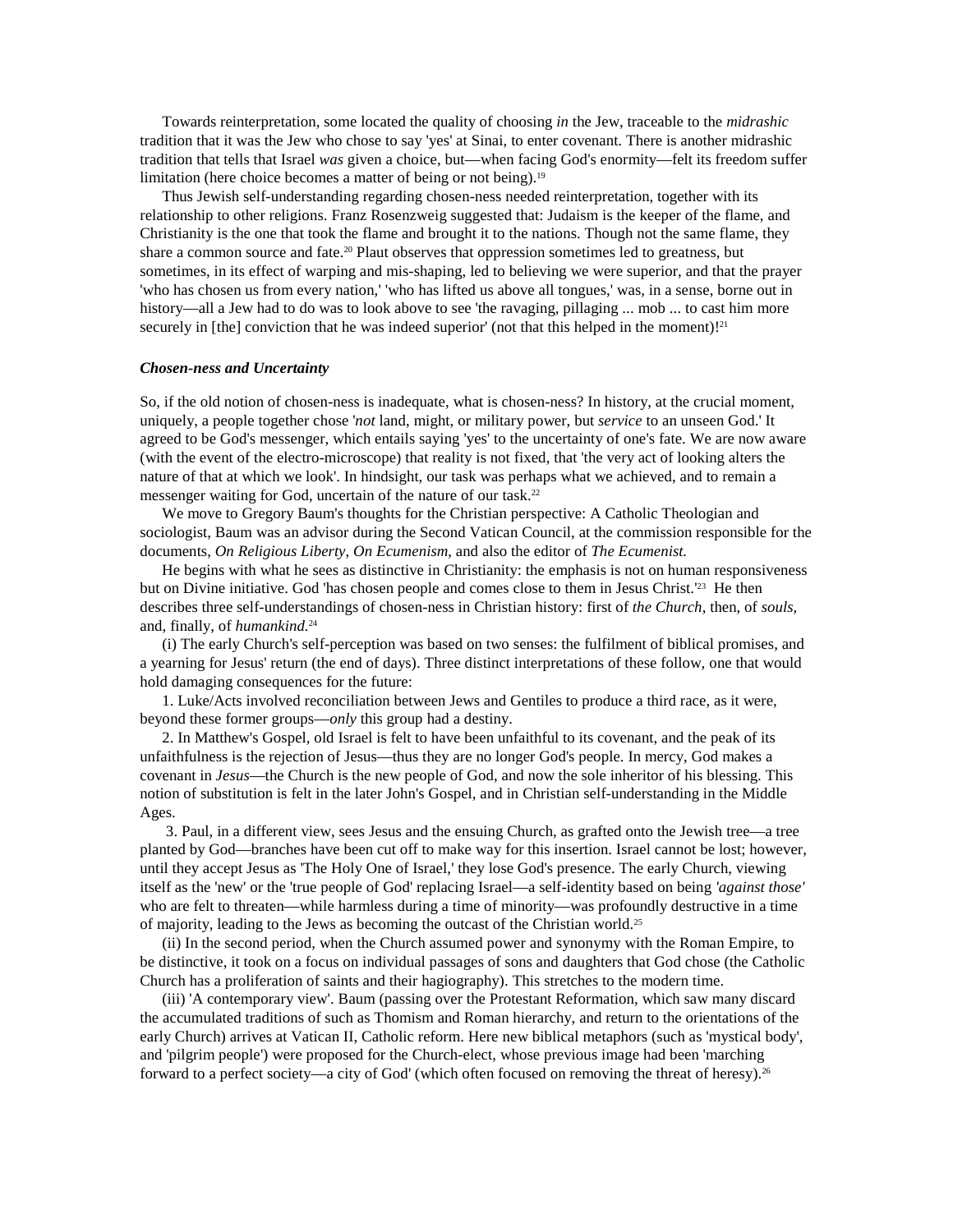Vatican II documents, responded to 'who is Church?' and 'what is its task?' with: the Church 'is a people addressed by God in history; human '*history* is the locus of divine grace,<sup>'27</sup> and humanity as a whole is destined for salvation'—because God has chosen *humankind.*

The Church's task is to be in solidarity with the human race—to bear the burdens of others, and (like Christ) 'to serve God's reign in the whole world' by building 'a more human world.<sup>28'</sup> Christians are concerned with, and responsible for, *all humanity* as that is whom God has chosen. This is consistent with the Jewish sense of Israel's election as 'for the many'.

This leaves us with some ambiguity: God chooses *all* humanity. Is there something that God does not choose?

### *Conclusion*

So, what is the way forward for religious faith with respect to chosen-ness? It seems to be more than defending particular senses. It is perhaps about integrating those we already have. By attending to the working of our psyches from developmental psychology, and viewing facts 'as our friends'—as not alien to belief in God but integral to it—we find that the emphases in each tradition correspond to stages of moral development, diverse personalities, and psychological conditions. Hence their value and richness in everyday life!

God, then, as the protector of my 'self' is something shared by religious belief *and* psychology. God is who makes life possible, who makes me sacred, who watches over me, protects and defends me against all enemies—especially that which renders me insignificant, that which annihilates my identity, or my purpose. In the Psalms, we see God as the preserver of my life, my identity; ultimately God is the preserver of a 'me' for there to be the possibility of a 'we' (the heart of Martin Buber's observations).29 We recall that my 'self' has its roots in the matrix of primary relationships. Whether psychological or religious, it is true to say that 'if I cannot be an 'I', then I cannot function in relation.

#### **NOTES**

1. The Council for Christians and Jews was founded in England in 1942 by Chief Rabbi Joseph A. Hertz and Archbishop William Temple, during Nazi conflict and high anti-Semitism, to promote mutual understanding (through education) and combat religious intolerance.

2. This paper was delivered in 2013 as the guest address for the annual CCJWA 2012 AGM meeting February at Applecross Parish Hall, Perth, Western Australia.

3. Judith Schneider, Doctoral Thesis: *Filial Relationship, Mercy and Limitation in Thérèse of Lisieux: Towards a Thérèsian Theological Anthropology and its Implications* (Fremantle: University of Notre Dame Australia, June 2012).

4. Hans Urs Von Balthasar, on the other hand, argues that her sense of mission was extraordinary. Hans Urs Von Balthasar, *Thérèse of Lisieux: The Story of a Mission* (New York: Sheed and Ward, 1954), 3-4.

5. See Mary Frohlich HM, 'Thérèse of Lisieux and Jeanne D'Arc: History, Memory, and Interiority in the Experience of Vocation.' *Spiritus* 6/2 (Fall 2006), 173-194.

6. For reported senses of God, see William James, *The Varieties of Religious Experience* (NY: Penguin Books Ltd, 1982, 1985).

7. See John McDargh, *Psychoanalytic Object Relations Theory and the Study of Religion: On Faith and the Imaging of God* (Lanham, MD: University Press of America, 1983).

8. From Michael Balint in *Thrills and Regressions* (New York: International Universities Press, 1959), 85.

9. See Mary D. S. Ainsworth, *Manual for scoring maternal sensitivity*, 1970, in L. Alan Sroufe, *Emotional Development: The Organization of Emotional Life in the Early Years* (Cambridge, United Kingdom: Cambridge University Press, 1995), 166-67.

10. See Donald W. Winnicott, *The Maturational Processes and the Facilitating Environment: Studies in the Theory of Emotional Development* (London, New York: Karnac, 1965, 1990); Ana Maria Rizzuto, 'The Psychological Foundations of Belief in God,' in *Toward Moral and Religious Maturity* (ed. James W. Fowler and Antoine Vergote; Morristown, N.J.: Silver Burdett Co, 1980).

11. See, for example, Sartre's rejection of his parents' God, a sterile, deadening, entity, one which inspired no hope. McDargh, *Psychoanalytic Object Relations Theory*, 130- 131. Also, at 136, see Jung's example of his Churchmen's god.

12. 'Jewish-Christian Dialogue on Divine Election', in *The Ecumenist: Journal for Promoting Christian Unity,* Volume 17, No 1, November-December, 1978. This address by Rabbi Gunther Plaut and Professor Gregory Baum was delivered at the fourth Annual Conference on Jewish-Christian Relations, February 1978, under the chairmanship of Rev Peter Gilbert, director of Christian-Jewish Relations, Toronto.